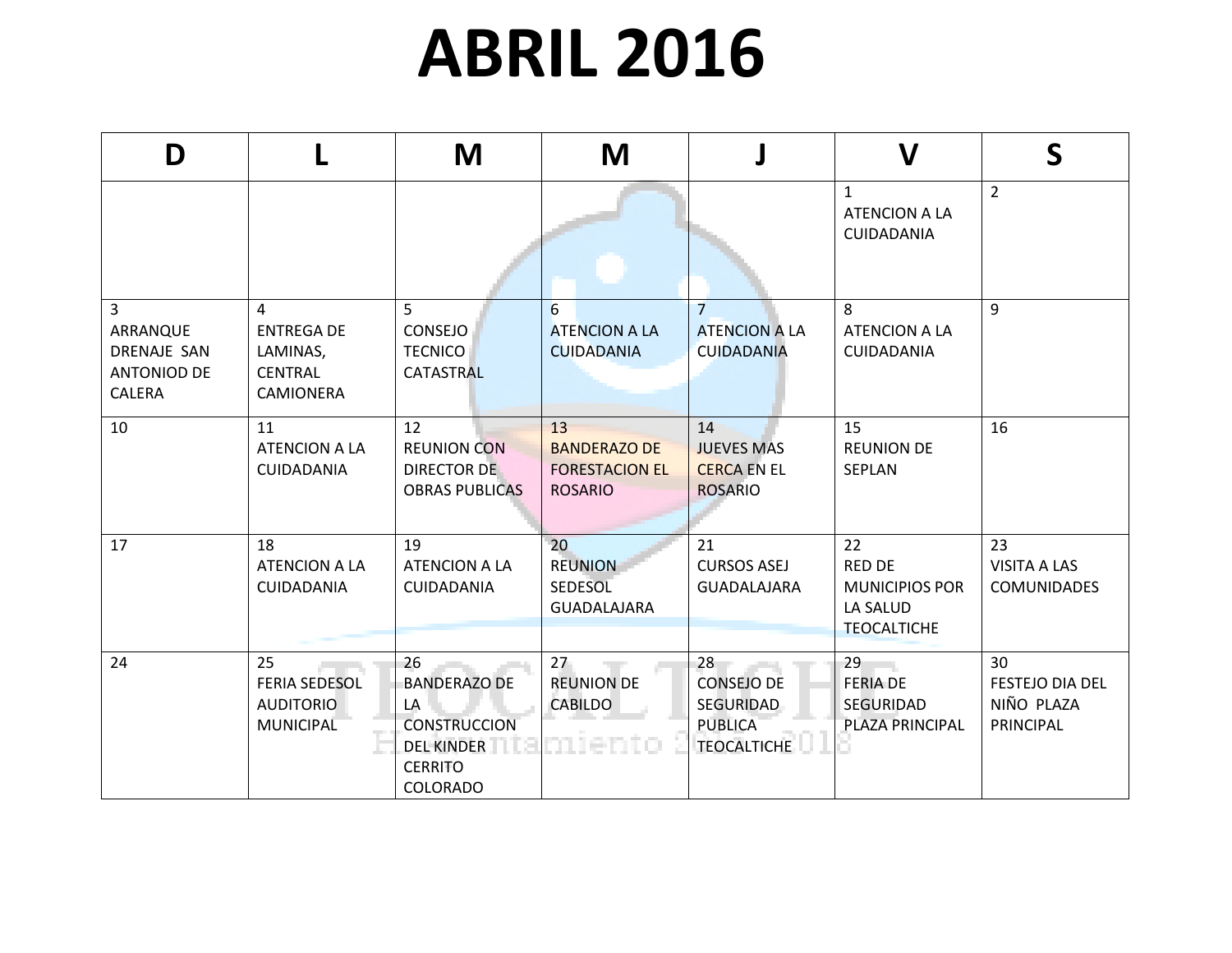## **MAYO 2016**

| D                                        |                                                  | M                                                                                      | M                                                                                   |                                                                                          | $\boldsymbol{\mathsf{V}}$                                                      | S                                                                          |
|------------------------------------------|--------------------------------------------------|----------------------------------------------------------------------------------------|-------------------------------------------------------------------------------------|------------------------------------------------------------------------------------------|--------------------------------------------------------------------------------|----------------------------------------------------------------------------|
| $\mathbf{1}$                             | $\overline{2}$<br><b>REUNION CDE</b>             | 3<br><b>ATENCION A LA</b><br>CIUDADANIA                                                | 4<br><b>REUNION EN</b><br><b>LAGOS DE</b><br><b>MORENO</b>                          | 5 <sup>1</sup><br><b>REUNION Y</b><br><b>TALLER DE</b><br><b>CONTRALORIA</b><br>DEL EDO. | 6<br>NO LABORAL                                                                | $\overline{7}$<br><b>REUNION DE</b><br><b>MARIANA</b><br><b>TRINITARIA</b> |
| 8                                        | 9<br><b>REUNION EN</b><br><b>GUADALAJARA</b>     | 10<br><b>ATENCION A LA</b><br>CIUDADANIA,<br><b>EVENTO DIA DE LA</b><br><b>SMADRES</b> | 11<br><b>CONSEJO</b><br><b>TECNICO</b><br><b>CATASTRAL</b>                          | 12<br><b>REUNION EN</b><br><b>SEDESOL GDL</b>                                            | 13<br><b>REUNION DIF</b><br><b>ESTATAL</b>                                     | 14<br><b>FESTEJO DIA DEL</b><br><b>MAESTRO</b>                             |
| 15                                       | 16<br><b>REUNION INAH</b><br>GDL                 | 17<br><b>ATENCION A LA</b><br>CIUDADANIA                                               | 18<br><b>VISITA A LA ESC.</b><br><b>VICTORIANO</b><br><b>SALADO ALVAREZ</b>         | 19<br><b>REUNION</b><br><b>MARIANA</b><br><b>TRINITARIA</b>                              | 20<br><b>REUNION DE</b><br><b>ENTORNOS</b><br>SALUDABLES, SAN<br><b>MIGUEL</b> | 21                                                                         |
| 22                                       | 23<br>SEPLAN<br><b>GUADALAJARA</b>               | 24<br><b>RECOLECCION DE</b><br><b>BASURA EN EL</b><br>KINDER, EL<br><b>ROSARIO</b>     | 25<br><b>REUNION</b><br><b>REGIONAL DE DIF</b><br><b>SEDE</b><br><b>TEOCALTICHE</b> | 26<br><b>ATENCION A LA</b><br><b>CIUDADANIA</b>                                          | 27<br><b>SALIDA A PUEBLA</b>                                                   | 28<br><b>ESTANCIA EN</b><br><b>PUEBLA</b>                                  |
| 29<br><b>REGRESO DE</b><br><b>PUEBLA</b> | 30<br><b>REUNION DE</b><br><b>CULTURA EN GDL</b> | 31<br><b>REUNION DE</b><br><b>CABILDO</b>                                              | Avuntamiento                                                                        | -201                                                                                     |                                                                                |                                                                            |